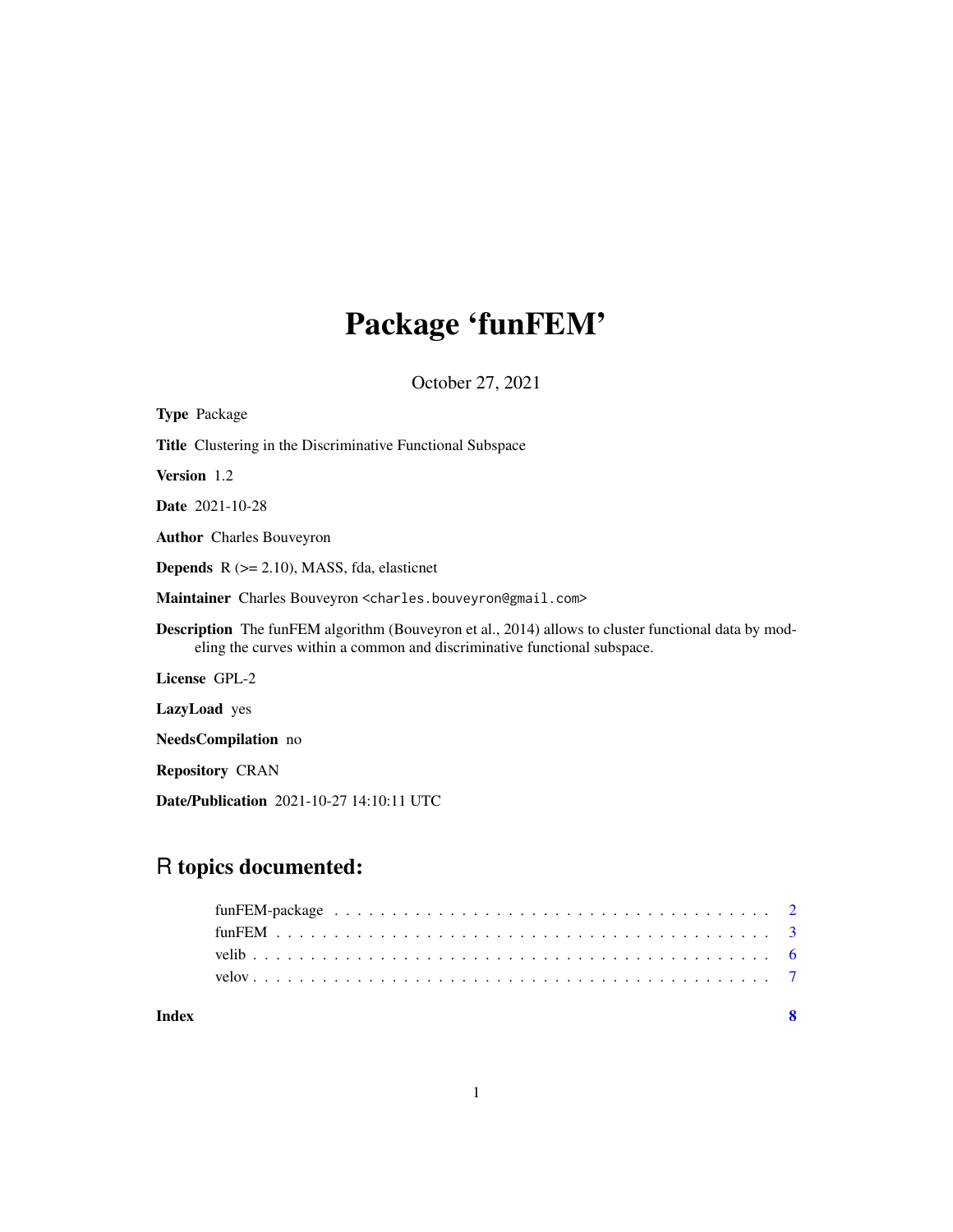<span id="page-1-0"></span>funFEM-package *Model-based clustering in the discriminative functional subspaces with the funFEM algorithm*

#### Description

The package provides the funFEM algorithm (Bouveyron et al., 2014) which allows to cluster functional data by modeling the curves within a common and discriminative functional subspace.

### Details

| funFEM     |
|------------|
| Package    |
| 1.0        |
| 2014-09-06 |
| $GPL-2$    |
|            |

## Author(s)

Charles Bouveyron

Maintainer: <charles.bouveyron@parisdescartes.fr>

#### References

C. Bouveyron, E. Côme and J. Jacques, The discriminative functional mixture model for the analysis of bike sharing systems, Preprint HAL n.01024186, University Paris Descartes, 2014.

# Examples

```
# Clustering the well-known "Canadian temperature" data (Ramsay & Silverman)
basis <- create.bspline.basis(c(0, 365), nbasis=21, norder=4)
fdobj <- smooth.basis(day.5, CanadianWeather$dailyAv[,,"Temperature.C"],basis,
        fdnames=list("Day", "Station", "Deg C"))$fd
res = funFEM(fdobj,K=4)# Visualization of the partition and the group means
par(mfrow=c(1,2))
plot(fdobj,col=res$cls,lwd=2,lty=1)
fdmeans = fdobj; fdmeans$coefs = t(res$prms$my)
plot(fdmeans,col=1:max(res$cls),lwd=2)
```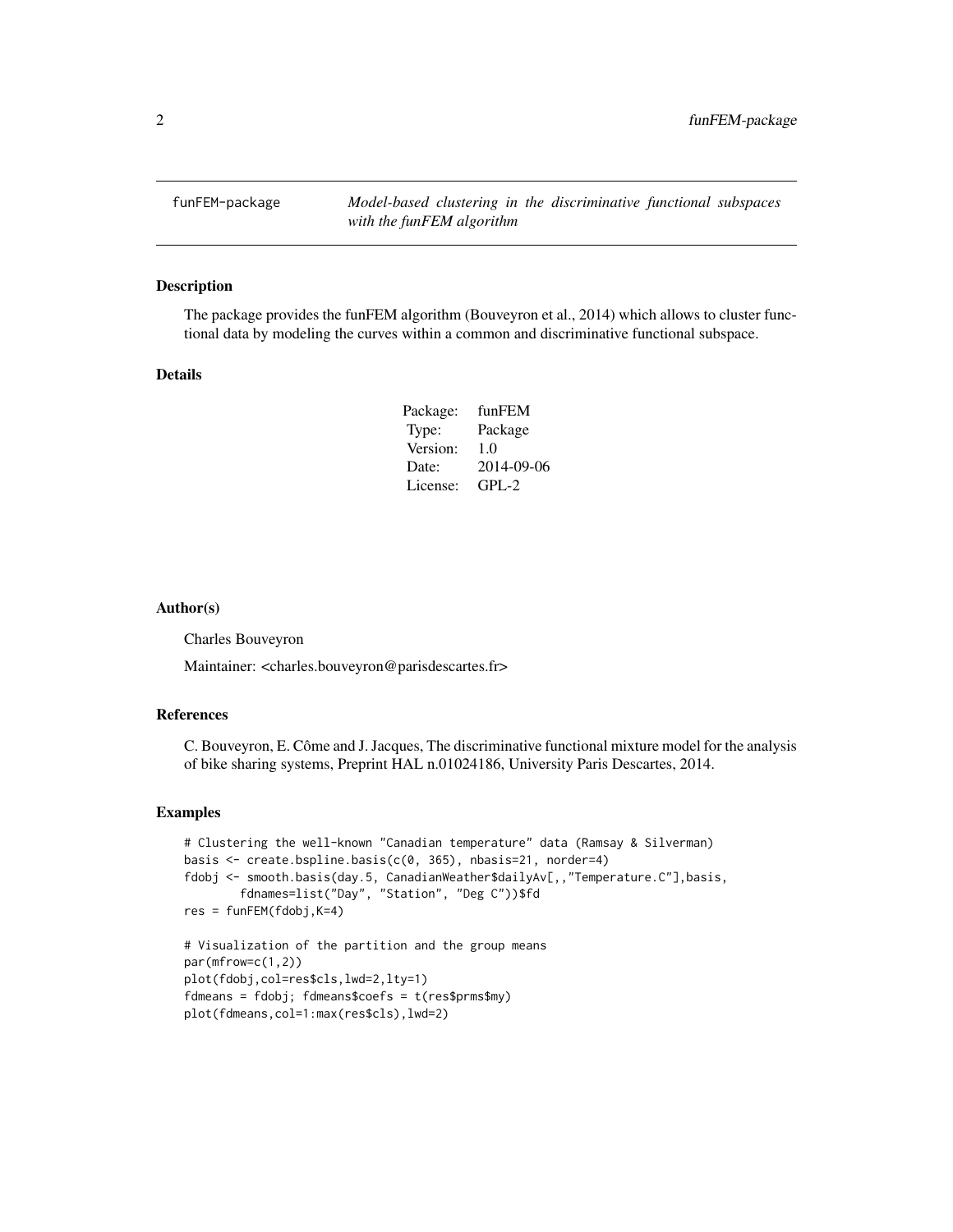<span id="page-2-0"></span>

# Description

The funFEM algorithm allows to cluster time series or, more generally, functional data. It is based on a discriminative functional mixture model which allows the clustering of the data in a unique and discriminative functional subspace. This model presents the advantage to be parsimonious and can therefore handle long time series.

# Usage

```
funFEM(fd, K=2:6, model = "AkjBk", crit = "bic", init = "kmeans", Tinit = c(), maxit = 50,
 eps = 1e-06, disp = FALSE, lambda = 0, graph = FALSE)
```
# Arguments

| fd     | a functional data object produced by the fda package.                                                                                                                                                                                                                                                                                                              |
|--------|--------------------------------------------------------------------------------------------------------------------------------------------------------------------------------------------------------------------------------------------------------------------------------------------------------------------------------------------------------------------|
| K      | an integer vector specifying the numbers of mixture components (clusters) among<br>which the model selection criterion will choose the most appropriate number of<br>groups. Default is 2:6.                                                                                                                                                                       |
| model  | a vector of discriminative latent mixture (DLM) models to fit. There are 12<br>different models: "DkBk", "DkB", "DBk", "DB", "AkjBk", "AkjB", "AkBk",<br>"AkBk", "AjBk", "AjB", "ABk", "AB". The option "all" executes the funFEM<br>algorithm on the 12 models and select the best model according to the maximum<br>value obtained by model selection criterion. |
| crit   | the criterion to be used for model selection ('bic', 'aic' or 'icl'). 'bic' is the<br>default.                                                                                                                                                                                                                                                                     |
| init   | the initialization type ('random', 'kmeans' of 'holust'). 'kmeans' is the default.                                                                                                                                                                                                                                                                                 |
| Tinit  | a n x K matrix which contains posterior probabilities for initializing the algo-<br>rithm (each line corresponds to an individual).                                                                                                                                                                                                                                |
| maxit  | the maximum number of iterations before the stop of the Fisher-EM algorithm.                                                                                                                                                                                                                                                                                       |
| eps    | the threshold value for the likelihood differences to stop the Fisher-EM algo-<br>rithm.                                                                                                                                                                                                                                                                           |
| disp   | if true, some messages are printed during the clustering. Default is false.                                                                                                                                                                                                                                                                                        |
| lambda | the 10 penalty (between 0 and 1) for the sparse version. See (Bouveyron et al.,<br>2014) for details. Default is 0.                                                                                                                                                                                                                                                |
| graph  | if true, it plots the evolution of the log-likelhood. Default is false.                                                                                                                                                                                                                                                                                            |

# Value

A list is returned:

model the model name.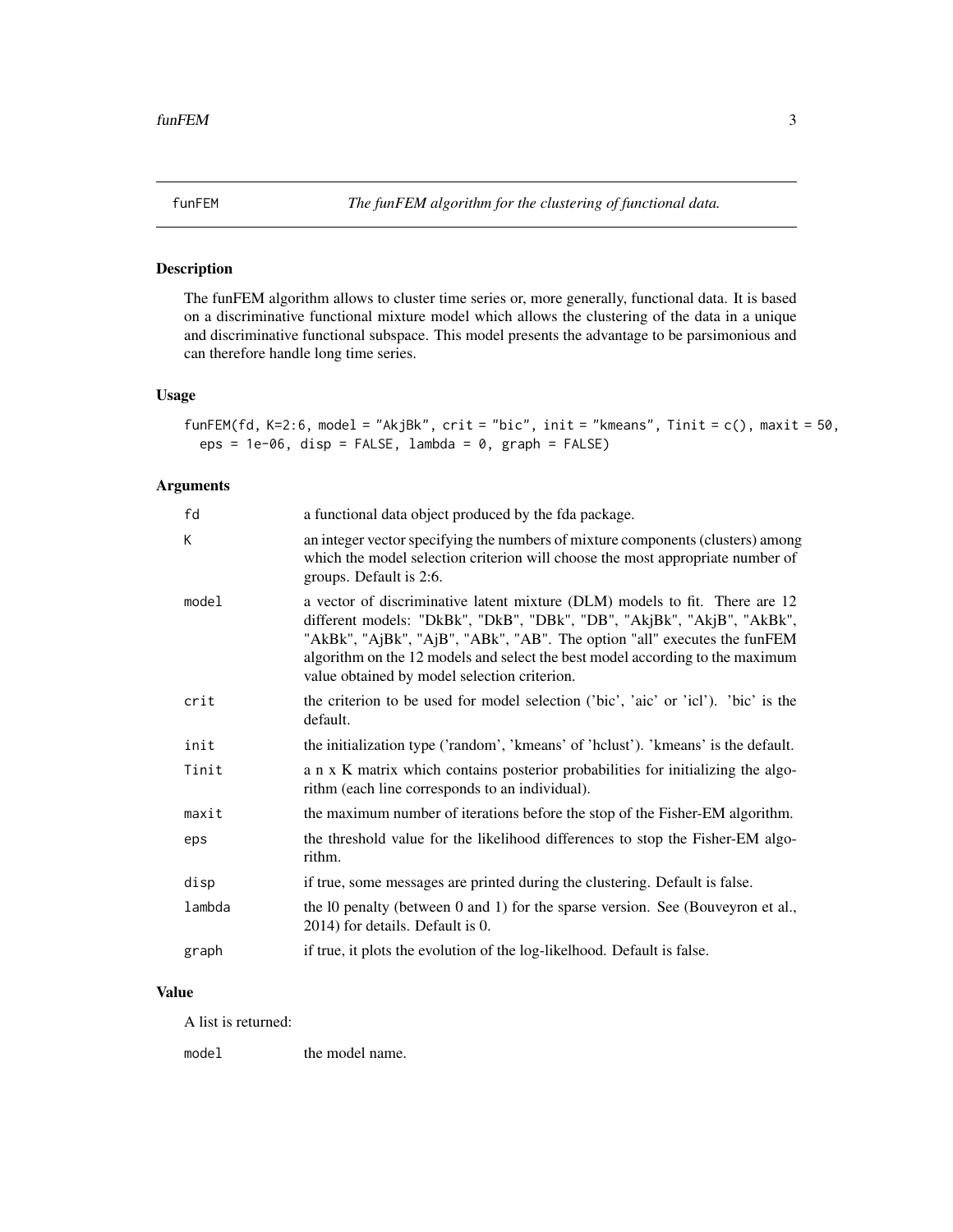| К      | the number of groups.                                                         |
|--------|-------------------------------------------------------------------------------|
| cls    | the group membership of each individual estimated by the Fisher-EM algorithm. |
| P      | the posterior probabilities of each individual for each group.                |
| prms   | the model parameters.                                                         |
| U      | the orientation of the functional subspace according to the basis functions.  |
| aic    | the value of the Akaike information criterion.                                |
| bic    | the value of the Bayesian information criterion.                              |
| icl    | the value of the integrated completed likelihood criterion.                   |
| loglik | the log-likelihood values computed at each iteration of the FEM algorithm.    |
| 11     | the log-likelihood value obtained at the last iteration of the FEM algorithm. |
| nbprm  | the number of free parameters in the model.                                   |
| call   | the call of the function.                                                     |
| plot   | some information to pass to the plot. fem function.                           |
| crit   | the model selction criterion used.                                            |
|        |                                                                               |

### Author(s)

Charles Bouveyron

#### References

C. Bouveyron, E. Côme and J. Jacques, The discriminative functional mixture model for the analysis of bike sharing systems, Preprint HAL n.01024186, University Paris Descartes, 2014.

## Examples

```
# Clustering the well-known "Canadian temperature" data (Ramsay & Silverman)
basis <- create.bspline.basis(c(0, 365), nbasis=21, norder=4)
fdobj <- smooth.basis(day.5, CanadianWeather$dailyAv[,,"Temperature.C"],basis,
        fdnames=list("Day", "Station", "Deg C"))$fd
res = funFEM(fdobj,K=4)
# Visualization of the partition and the group means
```

```
par(mfrow=c(1,2))
plot(fdobj); lines(fdobj,col=res$cls,lwd=2,lty=1)
fdmeans = fdobj; fdmeans$coefs = t(res$prms$my)
plot(fdmeans); lines(fdmeans,col=1:max(res$cls),lwd=2)
```

```
# Visualization in the discriminative subspace (projected scores)
par(mfrow=c(1,1))
plot(t(fdobj$coefs) %*% res$U,col=res$cls,pch=19,main="Discriminative space")
```

```
###############################################################################
# Analysis of the Velib data set
```
# Load the velib data and smoothing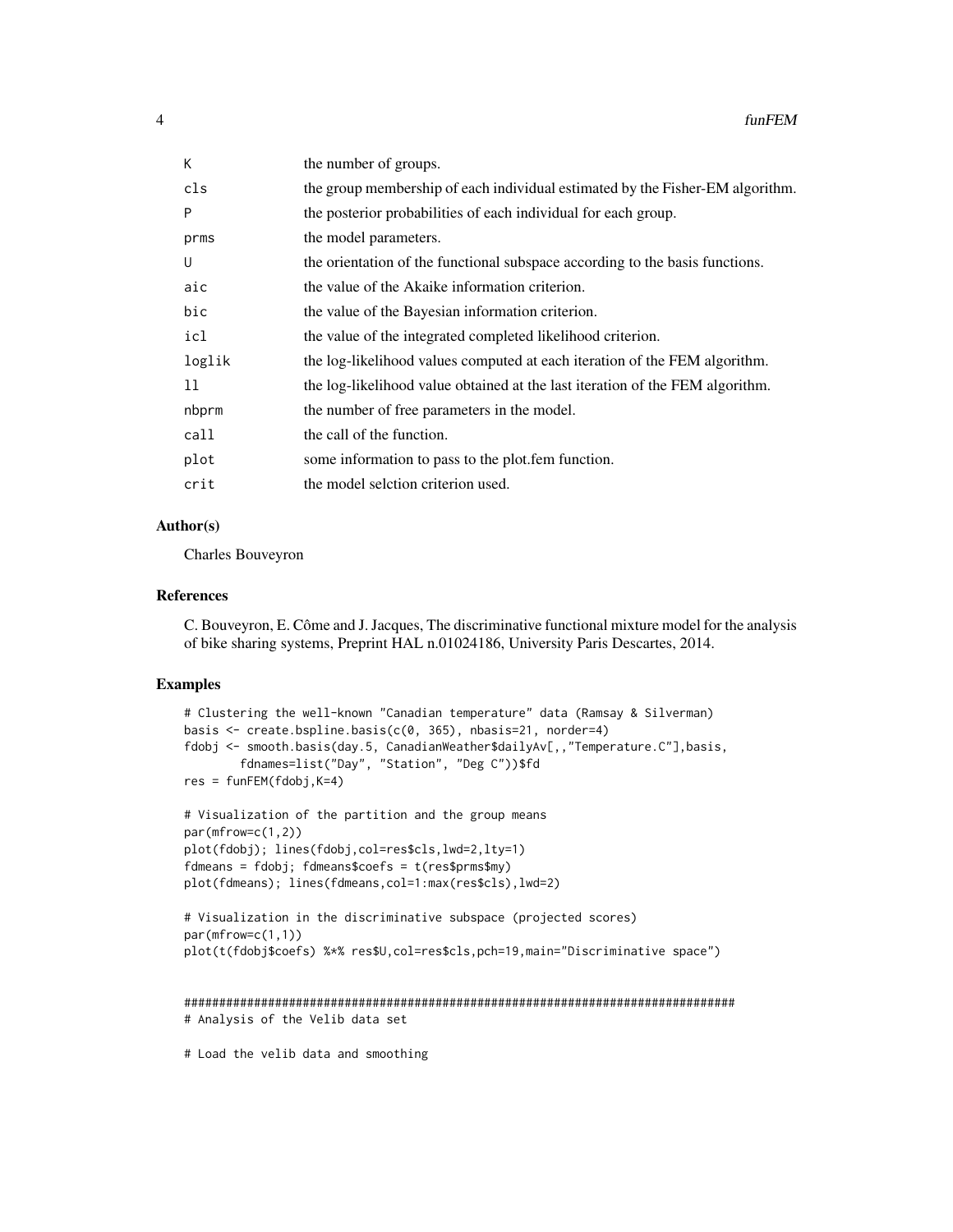#### funFEM 5

```
data(velib)
basis<- create.fourier.basis(c(0, 181), nbasis=25)
fdobj <- smooth.basis(1:181,t(velib$data),basis)$fd
# Clustrering with FunFEM
res = funFEM(fdobj,K=6,model='AkjBk',init='kmeans',lambda=0,disp=TRUE)
# Visualization of group means
fdmeans = fdobj; fdmeans$coefs = t(res$prms$my)
plot(fdmeans); lines(fdmeans,col=1:res$K,lwd=2,lty=1)
axis(1,at=seq(5,181,6),labels=velib$dates[seq(5,181,6)],las=2)
# # Choice of K (may be long!)
# res = funFEM(fdobj,K=2:20,model='AkjBk',init='kmeans',lambda=0,disp=TRUE)
# plot(2:20,res$plot$bic,type='b',xlab='K',main='BIC')
# Computation of the closest stations from the group means
par(mfrow=c(3,2))
for (i in 1:res$K) {
 matplot(t(velib$data[which.max(res$P[,i]),]),type='l',lty=i,col=i,xaxt='n',
          lwd=2, ylim=c(0,1)axis(1,at=seq(5,181,6),labels=velib$dates[seq(5,181,6)],las=2)
 title(main=paste('Cluster',i,' - ',velib$names[which.max(res$P[,i])]))
}
# Visualization in the discriminative subspace (projected scores)
par(mfrow=c(1,1))
plot(t(fdobj$coefs) %*% res$U,col=res$cls,pch=19,main="Discriminative space")
text(t(fdobj$coefs) %*% res$U)
# # Spatial visualization of the clustering (with library ggmap)
# library(ggmap)
# Mymap = get_map(location = 'Paris', zoom = 12, maptype = 'terrain')
# ggmap(Mymap) + geom_point(data=velib$position,aes(longitude,latitude),
                            colour = I(resSet), size = I(3)# FunFEM clustering with sparsity
res2 = funFEM(fdobj,K=res$K,model='AkjBk',init='user',Tinit=res$P,
              lambda=0.01,disp=TRUE)
# Visualization of group means and the selected functional bases
split.screen(c(2,1))
fdmeans = fdobj; fdmeans$coefs = t(res2$prms$my)
screen(1); plot(fdmeans,col=1:res2$K,xaxt='n',lwd=2)
axis(1,at=seq(5,181,6),labels=velib$dates[seq(5,181,6)],las=2)
basis$dropind = which(rowSums(abs(res2$U))==0)
screen(2); plot(basis,col=1,lty=1,xaxt='n',xlab='Disc. basis functions')
axis(1,at=seq(5,181,6),labels=velib$dates[seq(5,181,6)],las=2)
close.screen(all=TRUE)
```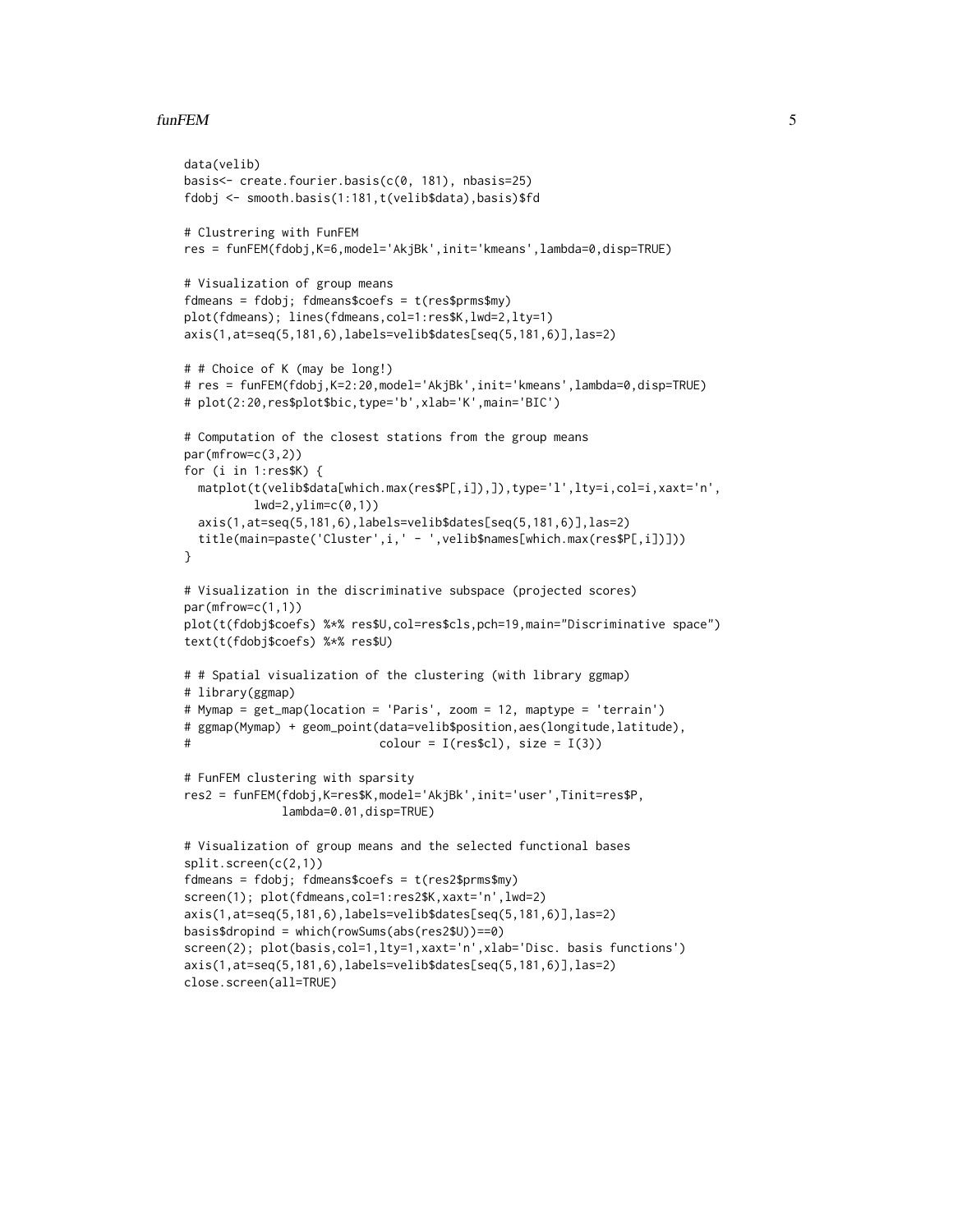<span id="page-5-0"></span>

# Description

This data set contains data from the bike sharing system of Paris, called Vélib. The data are loading profiles of the bike stations over one week. The data were collected every hour during the period Sunday 1st Sept. - Sunday 7th Sept., 2014.

#### Usage

data(velib)

# Format

The format is:

- data: the loading profiles (nb of available bikes / nb of bike docks) of the 1189 stations at 181 time points.

- position: the longitude and latitude of the 1189 bike stations.

- dates: the download dates.
- bonus: indicates if the station is on a hill (bonus = 1).
- names: the names of the stations.

#### Source

The real time data are available at https://developer.jcdecaux.com/ (with an api key).

#### References

The data were first used in C. Bouveyron, E. Côme and J. Jacques, The discriminative functional mixture model for the analysis of bike sharing systems, Preprint HAL n.01024186, University Paris Descartes, 2014.

#### Examples

```
data(velib)
maplot(t(velib$data[1:5,]),type='l',lty=1,col=2:5,xaxt='n',lwd=2,ylim=c(0,1))axis(1,at=seq(5,181,6),labels=velib$dates[seq(5,181,6)],las=2)
```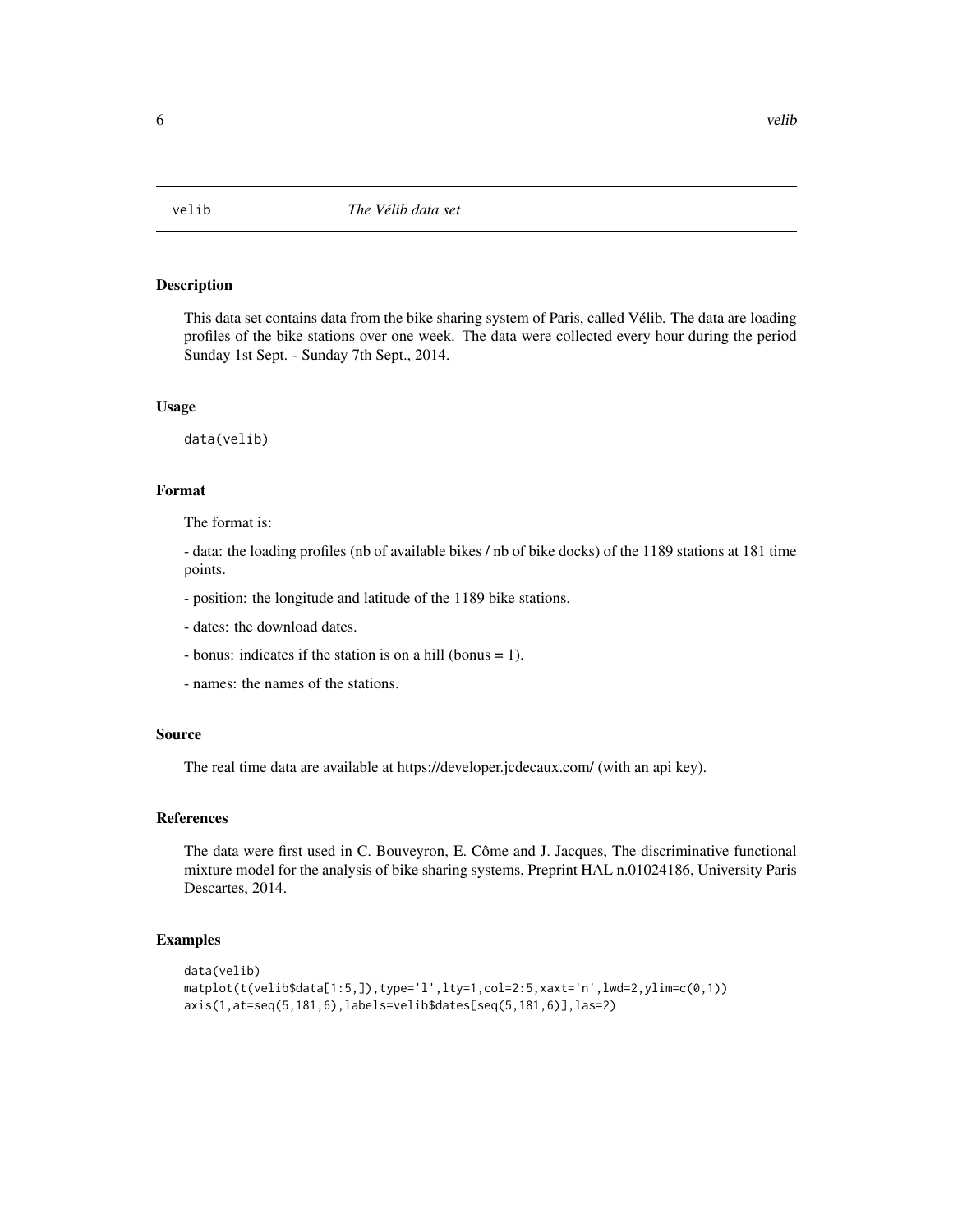<span id="page-6-0"></span>

# Description

This data set contains data from the bike sharing system of Lyon, called Vélo'v. The data are loading profiles of the bike stations over one week. The data were collected every hour during the period Sunday 9th March - Sunday 16th March, 2014.

#### Usage

data(velov)

#### Format

The format is:

- data: the loading profiles (nb of available bikes / nb of bike docks) of the 345 stations at 181 times.
- position: the longitude and latitude of the 345 bike stations.
- dates: the download dates.
- bonus: indicates if the station is on a hill (bonus = 1).
- names: the names of the stations.

#### Source

The real time data are available at https://developer.jcdecaux.com/ (with an api key).

#### References

The data were first used in C. Bouveyron, E. Côme and J. Jacques, The discriminative functional mixture model for the analysis of bike sharing systems, Preprint HAL n.01024186, University Paris Descartes, 2014.

# Examples

```
data(velov)
matplot(t(velov$data[1:5,]),type='l',lty=1,col=2:5,xaxt='n',lwd=2,ylim=c(0,1))
axis(1,at=seq(5,181,6),labels=velov$dates[seq(5,181,6)],las=2)
```